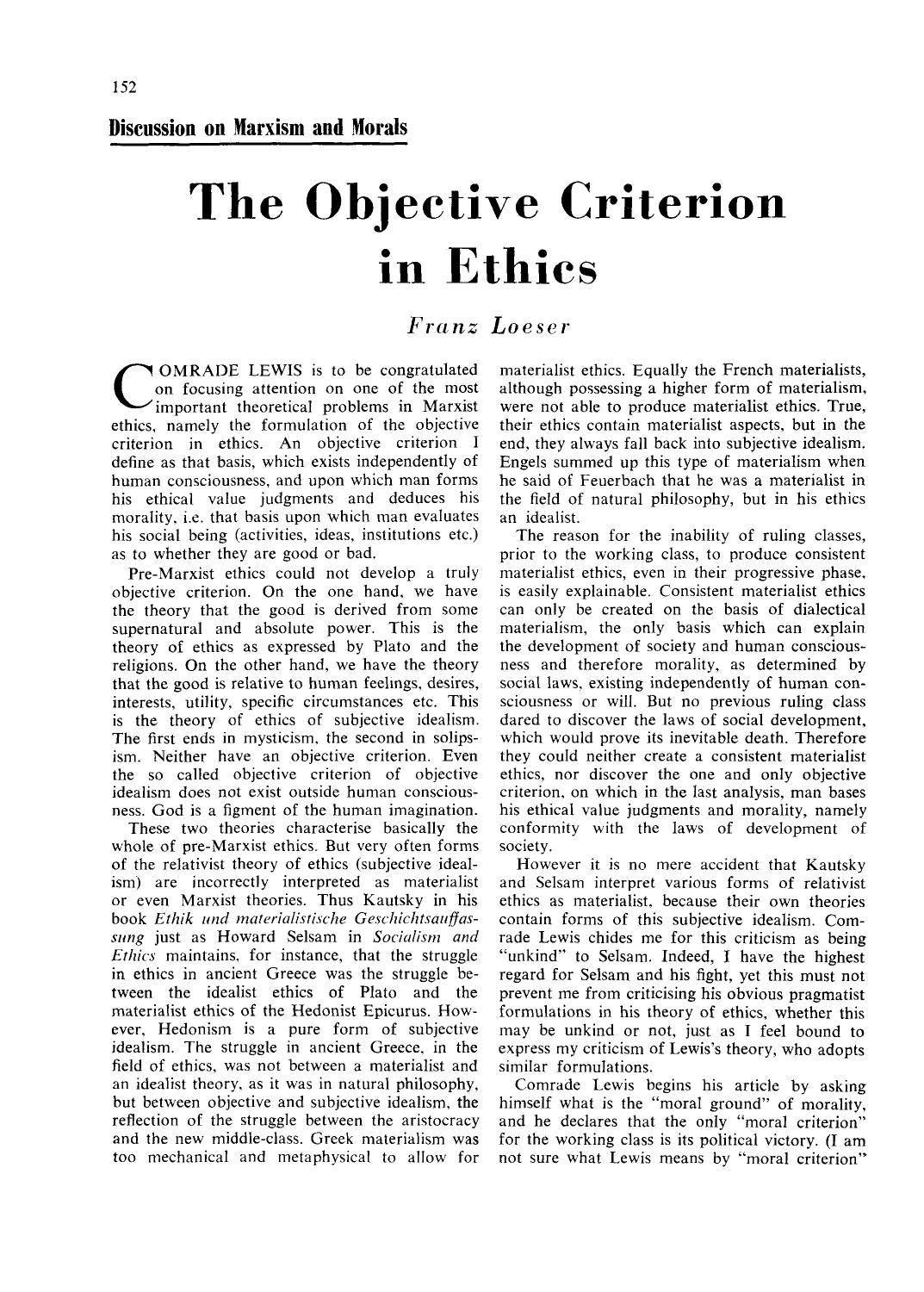or "moral ground", but assume he means criterion of morality.) This he finds untenable, because it involves the ends and means controversy, justifying any means to that end. The difficulties which Lewis faces right at the outset do not result from the fact that a genuine problem here really exists, but that he incorrectly formulates the objective criterion. If we ask ourselves, how do we know that the victory of the working class is good, we must answer: because it is the only way for mankind to progress, i.e. because it conforms with the laws of development of society and mankind. We cannot answer (as we should if we accept Lewis's formulation of the objective criterion): the victory of the working class is good, because the victory of the working class is good. We see, therefore, that the statement: "the victory of the working class is good", is a value judgment on the basis of a truly objective criterion. It is a perfectly correct statement and value judgment, but not the objective criterion in ethics itself.

#### **Lewis's Subjective Idealism**

Mistaking however a value judgment for the objective criterion, he attempts to surmount the various difficulties arising from it, by attempting to define the basis of right, a question which by the way he never answers. Now the category of right does not, properly speaking, belong to the sphere of ethics, but Lewis overcomes this difficulty by speaking about the morally right. Bui why this manoeuvre? The answer lies in his definition of good. For Lewis, good is anything that we desire, prefer or want. He says: "The good .. . is just everything that satisfies human needs and desires." "The only criterion for goodness here is that we want them (things, F. L.)." "Good things are by definition those things that we choose, that we prefer." Thus according to Lewis we only have to want it, and everything becomes good, Selsam, however faulty and pragmatic his formulations may be at times, never stoops as low as that! To reduce the good to individual desire, want, preference etc., is anarchy. It denies every objective and scientific criterion of the good, and plays right into the hands of our class enemies. It is just about the crudest form of subjective idealism possible, and that under the cover of Marxism!

Perhaps Lewis senses this, and now his manoeuvre to introduce the category of right will become clear, because he attempts to objectify his theory by introducing a distinction and contradiction between the good and the morally right. While the good is anything we want and desire, the morally right implies obligation to forgo our desires. Thus there exists, according to Lewis, a contradiction between what is good, and what is morally right. Lewis explains the development of that obligation to forgo desire, through experience, basing himself on Freudian psychology. Space does not allow me to discuss this part. But in any case, it seems immaterial, because this tortuously erected contradiction between good and morally right falls down of its own accord when he declares: "Marxism must begin with the basing of all obligation on human needs." As the good is defined in the same terms, and the essence of the whole distinction is obligation, the argument negates itself. Before proceeding, however, one of Lewis's arguments should be noted in this connection. In his attempt to examine the validity of moral principles, he attacks the assertion of the transcendency and immutability of moral principles. No Marxist would disagree. But this attack turns out to be a cover, reminiscent of lohn Dewey, for smuggling a pragmatist epistemology in by the back-door. He declares; "If we recognise them (the principles, F. L.) it is because we have ourselves formulated them on the basis of human experience. Whatever authority they have is, therefore, based on human experience." Certainly morality, just as all human consciousness, is derived through experience. That does not for one moment mean, that its validity, its criterion of truth, is this experience! Experience does not create truth or reality, as the pragmatists would have it, but experience merely confirms objective reality, which exists independently of experience, and is reflected in the human consciousness. There are some experiences which may help us to see truth and the moral values of things, and others which may prevent us from doing so. The truth, validity and authority of the moral principle that all workers should support the Communist Party as the leading party in the struggle for socialism, does not

The fact is, that no contradiction exists or can exist between good and morally right. When we declare that a thing is good, we make an ethical value judgment of some aspect of our social being, on the basis of an objective criterion. We thus create the basic form of ethical consciousness, the ethical value. Morality comprises the rules of social conduct which arise out of the

tive basis of all knowledge.

depend on our experience, nor whether we agree with it or not, but on the fact that this principle reflects objective reality independent of our consciousness or will. Experience merely confirms its truth. But when Lewis makes its validity and thus its criterion of truth dependent on experience, he introduces a subjectivist theory of knowledge, a theory which denies the objective basis of morality and by implication, the objec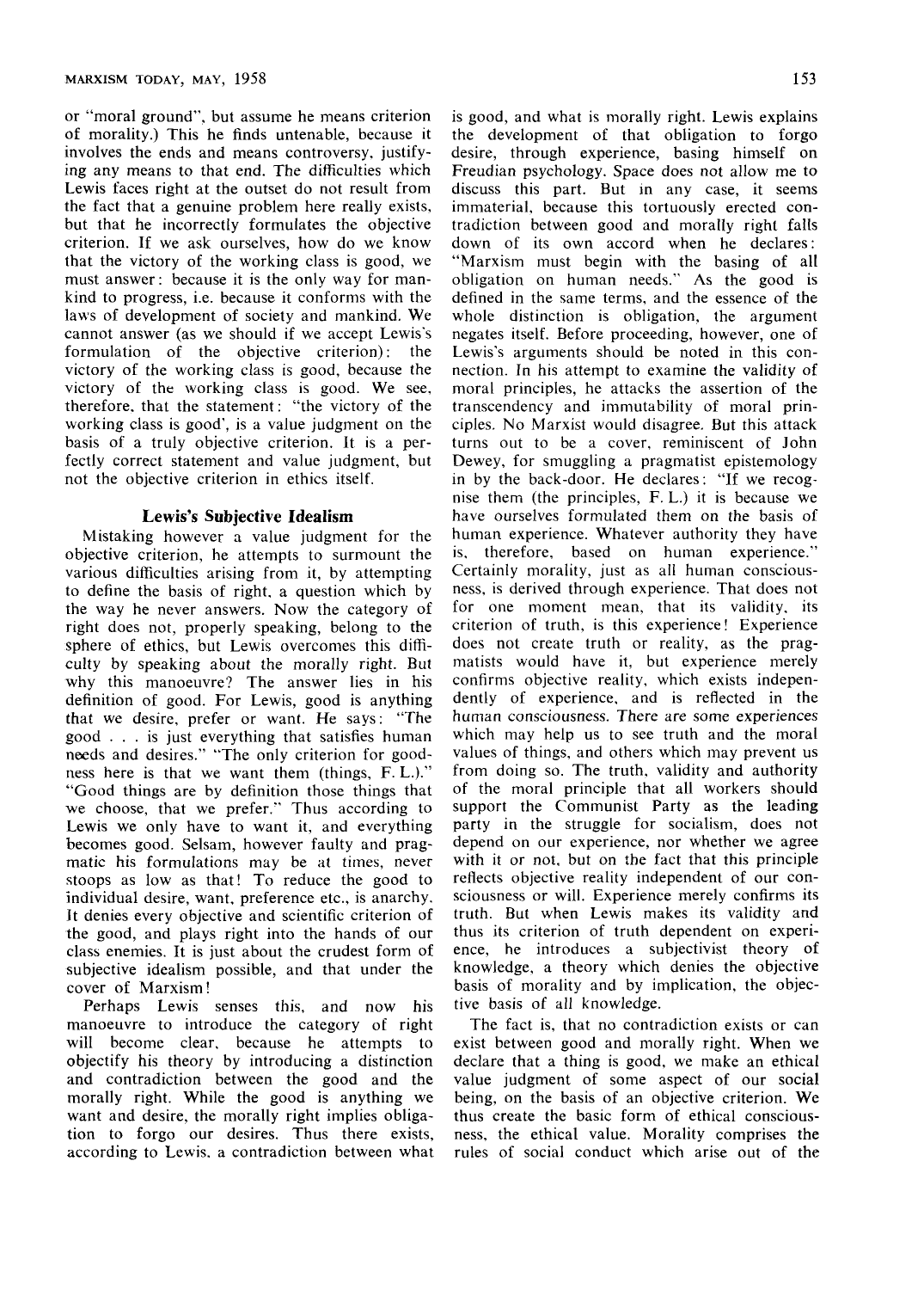ethical value judgments, out of the concept of good. Morality reflects man's attempts to realise these ethical values, and is therefore a further development of these values, of the concept of good. Morally right is that which conforms to the rules comprising morality. Thus in the sense that morality bases itself on the good and attempts to realise it, it cannot contradict it. The basic distinction which Lewis formulates between the good and the morally right is, that the latter implies obligation to forgo desire. Yet a good deed may imply exactly the same obligation. A contradiction cannot therefore exist between these two concepts. No, the contradiction does not lie there, but in the fact that Lewis's definition of the good contradicts all the facts. It just is not true, that the good is that which we desire, want or prefer. Here lies the contradiction and the crux of Lewis's whole subjectivist theory of ethics. But in an attempt to save himself from this impossible theory, he introduces this contradiction and attempts to prove it by his pragmatic "theory of experience".

#### **Lewis's "Basis of Morality"**

The reader will have noticed, that Lewis has so far given us a rich variety of objective criteria, e.g. political victory, anything we want, desire, or prefer, the obligation to forgo desire, and experience. His article actually contains a considerable number more, but space allows me to discuss one more only, i.e. his "basis of morality". Lewis declares: "The basis of all morality is the satisfaction of human needs. . . ." But what does Lewis mean by the basis of morality?

Morality, as a specific form of human consciousness, arises in its most general sense, out of the whole of the social being of man, of which satisfaction of man's needs is most certainly an important part. More specifically, morality as part of the superstructure is determined by its specific basis, which also determines the nature of man's needs.

Yet when we have said this much, we have not got beyond the most general statements of Marxist philosophy. We have not at all touched on the real problem in ethics, which is to decide what is good and bad. An explanation of the general basis of human consciousness and activity gives us a starting point from which we can solve this problem, but it is no solution of the problem itself. To say anything of importance in ethics, we have to formulate that basis or objective criterion, upon which man evaluates his activity, his social being, whether it is good or bad. Such an evaluation includes amongst other things the evaluation, through that objective criterion, of our

needs; which needs are good or bad, which needs it is good to satisfy and where a satisfaction of needs would be bad. The fact is, that one of the reasons for the development of morality is precisely because man can never satisfy all his needs. It is the purpose of the rules of social conduct comprising morality, to determine (amongst other things), which needs are to be satisfied, and which not. This, man can only do, by having an objective criterion on which he evaluates the satisfaction of his needs. Logically, this criterion cannot be the satisfaction of the needs themselves. The satisfaction of the needs of the capitalist for profit are not good. Equally in socialist society, as indeed in all societies, we have many conflicting needs. To satisfy those which do not conform to the laws of development of our society, would be bad and immoral. Thus the mere satisfaction of a need, does not make the need nor the satisfaction good. The basic objective criterion of good is, therefore, not the satisfaction of man's needs, but the conformity to the laws of development of society and mankind.

We see, therefore, that the category of the general basis of human consciousness and morality, and the objective criterion, are two distinct problems, which Lewis apparently does not distinguish. Thus if Lewis means by the "basis of morality", the general foundation of human consciousness, his formulation is at best inadequate and inferior to the formulation given by Marx and Engels, and what is more adds nothing to an explanation about ethics. If, however, he talks about the issue at hand, and means the objective criterion in ethics, his formulation is false. In making the satisfaction of human needs the criterion of morality, he is again forced to deny the objective nature of morality, and falls back into subjective idealism, as was apparent in his definition of the good, which was, as the reader will remember: "anything that satisfies human needs and desires." And after all, that cannot but be otherwise, for there cannot be a distinction between what is good and the objective criterion of what is good.

Because of lack of space, I cannot deepen my critique, nor touch on what I feel to be other important mistakes in Lewis's theory. The rest of the space available to me, I wish to use as an attempt, however inadequate it must be under the circumstances, to give the barest outline of the basic development of ethical consciousness.

Lewis accuses my theory, among other things, of being "non-Marxist" and "inhuman". He comes to this conclusion because I supposedly "reduce aU human activity and morals to conformity to law, excluding human needs", and make it the only "basis" for morality. These accusations are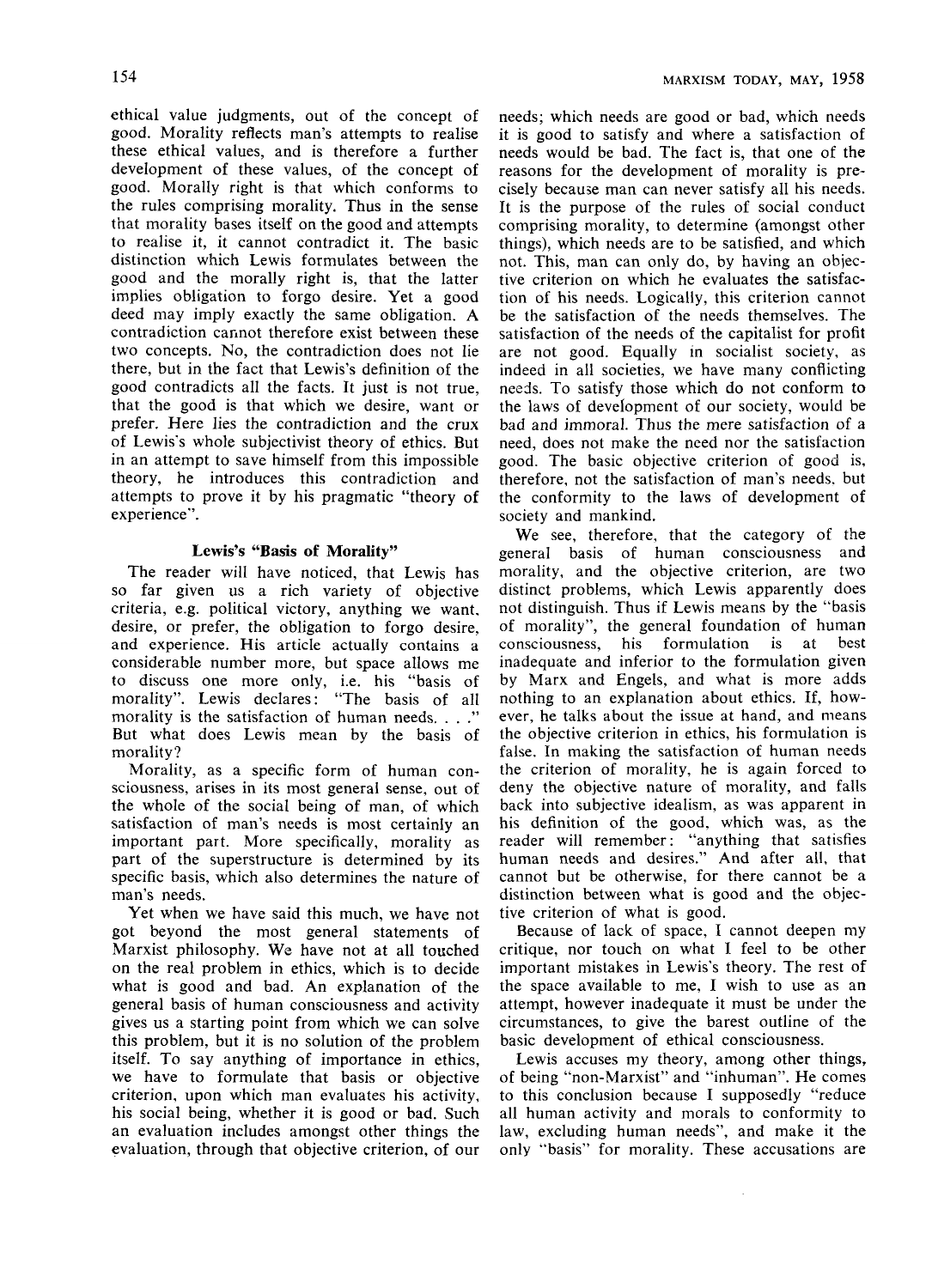not backed by a single quotation and Lewis relies solely on his own interpretation of what I say. The fact is that Lewis is able by these means, to completely misinterpret and vulgarise what I actually say, which is probably partly due to his own confusion, referred to above, of the distinction between the category of the general basis of human consciousness, which is the whole of the social being of man, and the objective criterion, upon which man evaluates this social being.

#### **The Objective Criterion in Ethics and the Development of Ethical Consciousness**

I define the most basic objective criterion in ethics as: All that is good which conforms to the laws of development of society and mankind. AH that is bad which violates these laws. This is better or worse, which conforms or violates these laws to a greater or lesser degree.

Man may ignore this criterion, be unconscious of it or consciously violate it, but this does not destroy the criterion, the laws, or the objective character of the good, but only himself.

In defining this standard upon which man evaluates most basically his social being, his activity, his needs, his institutions etc. I am not in any way giving an explanation, as Lewis implies, of how this activity arises or develops. The criterion itself is not an explanation of how consciousness and morality arises. It is but a part, an aspect, in the process of the development of ethical consciousness itself. But because Lewis confuses these two issues, he is therefore able to assert, that I reduce all activity to "conformity to laws" (a vulgarised version of my criterion) when actually, I am defining that standard upon which man but evaluates his activity. Nor do I assert, as Lewis implies, and as will become quite clear in the course of my argument, that all that is good which "conforms to laws".

Human consciousness arises as a reflection of objective reality in the process of the whole of man's activity, particularly his working activity. (Pavlov, rather than Freud or other bourgeois psychologists, gives us a correct explanation here.) Ethical consciousness is a specific form of this consciousness. The basic form of ethical consciousness is the ethical value judgment. The ethical value judgment (e.g. "Socialism is good") is an evaluation of the various forms of social being on the basis of an objective criterion. An ethical value is, therefore, subjective in the sense that it is a form of consciousness. It is objective, not only in the respect that it reflects objective reality, but in that it is based on an objective criterion. Morality as the rules of conduct, basing themselves on ethical value judgments, represent

a further form of development of ethical consciousness.

Morality arises specifically out of the contradictions inherent in the development of every society. Morality is a form of consciousness which attempts to overcome these contradictions. Thus a moral rule is more than a value judgment. It contains a directive, which, in the last analysis, indicates to man how to conform to the laws of his social development. Yet the very moment man is able to conform to his morality, to conform to the laws of his development, new contradictions arise, new laws have already developed. Thus there must always be evil, and therefore morality as those rules of conduct trying to overcome evil. If there was no evil, i.e. contradictions violating the social development of man, there would be no morality, which implies at the same time, that there could be no development. So much for Lewis's assertion that 1 reduce all activity and morals to conformity to laws. It is precisely, because man can but incompletely conform to the laws of his social development, that morality arises.

Morality is neither absolute nor purely relative. Bourgeois sociologists in agreement with Selsam and Lewis declare: "Morality is always and in all places relative to circumstances. . . ." "This very relativity is their strength and makes them authoritative." (Lewis page 59.) Because they are purely relative to circumstances, the bourgeois sociologists conclude from this logically, that no comparison can be made between socialist and capitalist morality, nor between working class and capitalist morality. The reasoning is obvious. If morality is purely relative to circumstances and not part of an objective process of development, determined by objective laws, and therefore only valid to these circumstances, then by what standard can it possibly be compared? Socialist working class morality is therefore not higher or better than capitalist morality, so they assert. This reactionary relativist theory is false, precisely because morality is not purely relative to circumstances. Morality develops from lower to higher forms, parallel to the development of society itself. With the development of each higher class or society, new and higher conditions, relations, contradictions and laws come into operation, and old ones die. Through the process explained above, new and higher values and morality must therefore arise. Equally with each higher form of basis, man acquires a greater insight into the laws of his development and a greater ability to conform to them. Therefore, each higher class and society produces also a higher morality. Therefore, morality being a process from lower to higher forms, determined